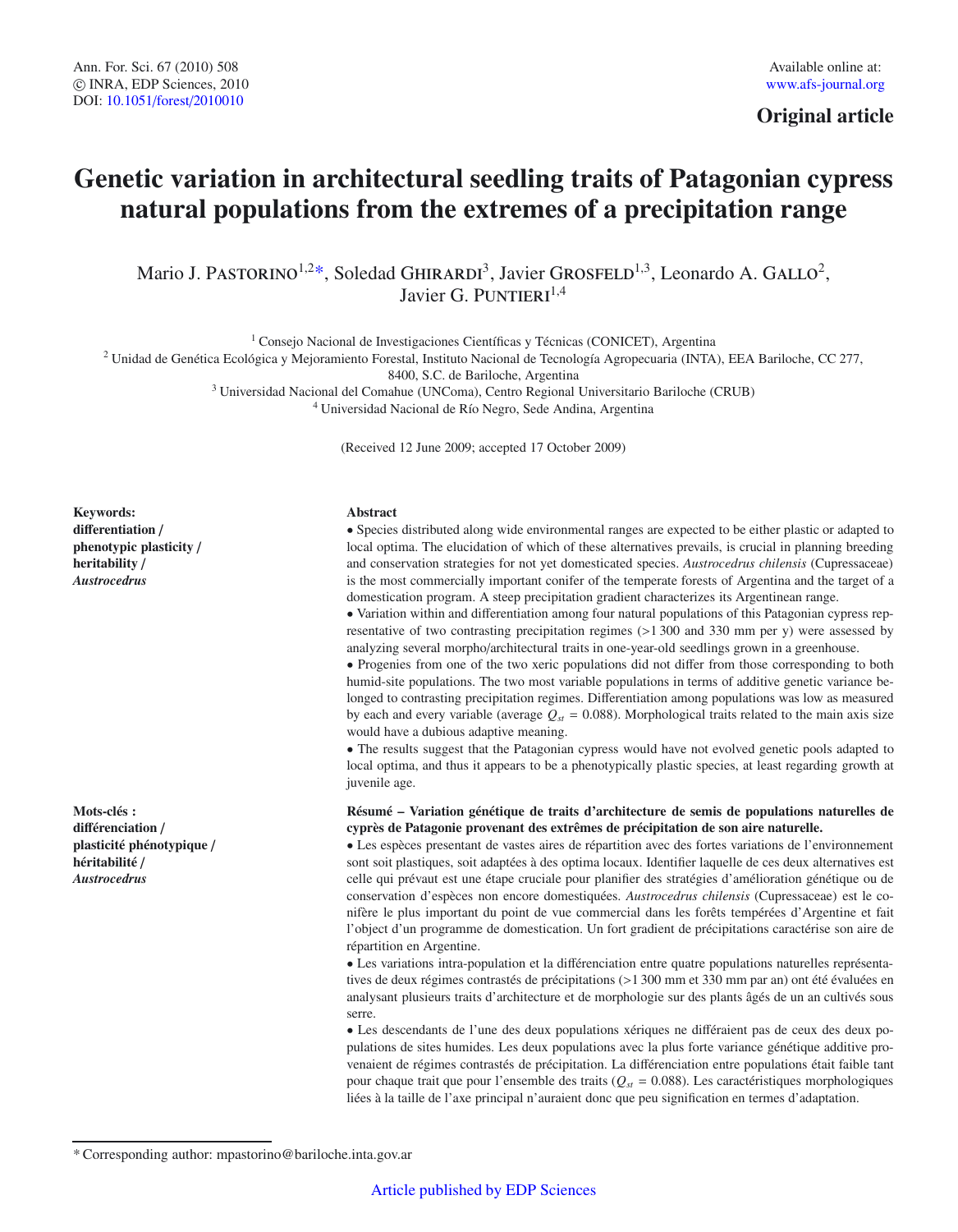• Les résultats suggèrent que le cyprès de Patagonie n'aurait pas développé de pools génétiques adaptés aux optima locaux. Il semble être une espèce phénotypiquement plastique, au moins en ce qui concerne la croissance au stade juvénile.

#### **1. INTRODUCTION**

Species distributed along wide environmental ranges are expected to be either plastic or adapted to local optima. Plasticity implies that a common gene pool shared among populations is capable of acclimation, producing different phenotypes in each environment (Via and Lande, [1987](#page-9-0)). On the contrary, adaptation means that a specialized gene pool is present in each particular ecological condition, what leads to genetic differentiation. The elucidation of which of these alternatives prevails, is crucial in planning breeding and conservation strategies for not yet domesticated species.

The *Instituto Nacional de Tecnología Agropecuaria*, *INTA*, (San Carlos de Bariloche, Argentina) is currently engaged in a domestication program for Patagonian cypress (*Austrocedrus chilensis* (D. Don) Pic. Ser. et Bizzarri, Cupressaceae). This Argentinean and Chilean conifer presents a valuable breeding potential and is also an important target for conservation since, besides its ecological relevance, it has been classified as a vulnerable species by the IUCN (Conifer Specialist Group, [1998\)](#page-8-0). The most prominent environmental range of its distribution area in the Argentinean side of the Andes Mountains is a steep West-to-East decreasing precipitation gradient. Natural populations of Patagonian Cypress can be found in sites ranging in annual precipitation between less than 400 and more than 2 000 mm (Gallo et al., [2004\)](#page-8-1). This wide range for a truly relevant environmental variable gives the possibility of testing whether acclimation or adaptation is the main strategy of this species to survive in a so heterogeneous region.

These alternative scenarios may be tested by means of classic common garden trials: if differentiation is true, phenotypic differences among provenances will arise under common environmental conditions. Sampling a set of natural populations gradually following the precipitation range would help to test clinal variation. However, when the study is aimed at identifying whether differentiation or plasticity takes place, sampling the extremes of the gradient may provide enough more conclusive and certainly simpler evidence.

In nature, the earliest stages of plant development are the most susceptible to selection processes (King, [1990;](#page-8-2) Moles and Westoby, [2004;](#page-9-1) Seiwa and Kikuzawa, [1991\)](#page-9-2). Thus, differences in seedling traits would be expected if adaptation has indeed occurred. Seedlings adapted to drought stress would present morphological adjustments related to a more conservative development, with a significantly smaller above-ground size (Cregg, [1994](#page-8-3)).

The Patagonian Cypress was the subject of previous genetic studies, which constitute valuable antecedents. However, all of them were based on selectively neutral gene markers. Studies performed with isozymes have shown that the allelic frequencies do not differ greatly among natural populations of this species, irrespective of the distances and environmental differences among them (Pastorino and Gallo [2002;](#page-9-3) Pastorino et al., [2004\)](#page-9-4). Neutral differentiation among 27 populations representing the whole Argentinean range of the species resulted low (Pastorino and Gallo, [2009\)](#page-9-5). This pattern was explained in relation with the post-glacial life history of the species. However, contrasting environments, which are irrelevant for selectively neutral markers, are expected to have an influence on adaptive traits instead. Our main hypothesis is, therefore, that contrasting precipitation regimes significantly affect the genetic variation pattern of susceptible-to-selection traits. The corresponding predictions are: (1) differentiation calculated for seedlings' morpho/architectural traits will be large among populations developed under contrasting precipitation regimes; (2) intra-population genetic variation will be lower in those populations undergone stronger selective pressure, namely in those suffering drought stress; and (3) populations growing under a similar precipitation regime but genetically isolated from each other (without gene-flow between them), will present no significant differences in adaptive traits.

## **2. MATERIALS AND METHODS**

#### **2.1. Plant material**

The variation in morphological traits measured on one-year-old seedlings originating from four natural populations of *Austrocedrus chilensis* was analyzed in a common garden trial.

Populations were selected in order to represent contrasting precipitation regimes within the species' Argentinean range (Tab. [I](#page-2-0) and Fig. [1\)](#page-2-1). More than 1 000 mm of annual precipitation differentiate both sampled conditions. Two populations separated by more than 100 km represented humid sites: Río Azul and Cerro Catedral. Río Azul is a continuous and compact forest with cypresses taller than 25 m mixed with *Nothofagus dombeyi* (Mirb.) Oerst., and other secondary species. Cerro Catedral is also a mixed forest but slightly more open and with shorter cypresses (up to 20 m high). Low precipitation sites were represented by two neighbouring populations, Pilcañeu North and Pilcañeu South, situated at the top of two rocky hills in the steppe and distant only 1 200 m from each other. These two small stands (with about one-hundred adult individuals each) are the xeric extreme of the species range. Trees are 4 to 6 m tall, with tortuous shape and scattered over some 4 ha in each population. No other tree species accompany these Patagonian cypresses. In a previous work based on neutral markers (Pastorino and Gallo, [2009](#page-9-5)), these two populations were shown to be genetically quite distant in spite of their geographic proximity. A hindered gene flow between them was inferred by means of isozymes, what is probably caused by their relative position perpendicular to the predominant and strong westerly winds.

In each of the four populations, cones were collected directly from the tree crowns, keeping a minimum distance of 30 m between trees in order to reduce the probability of sampling related individuals.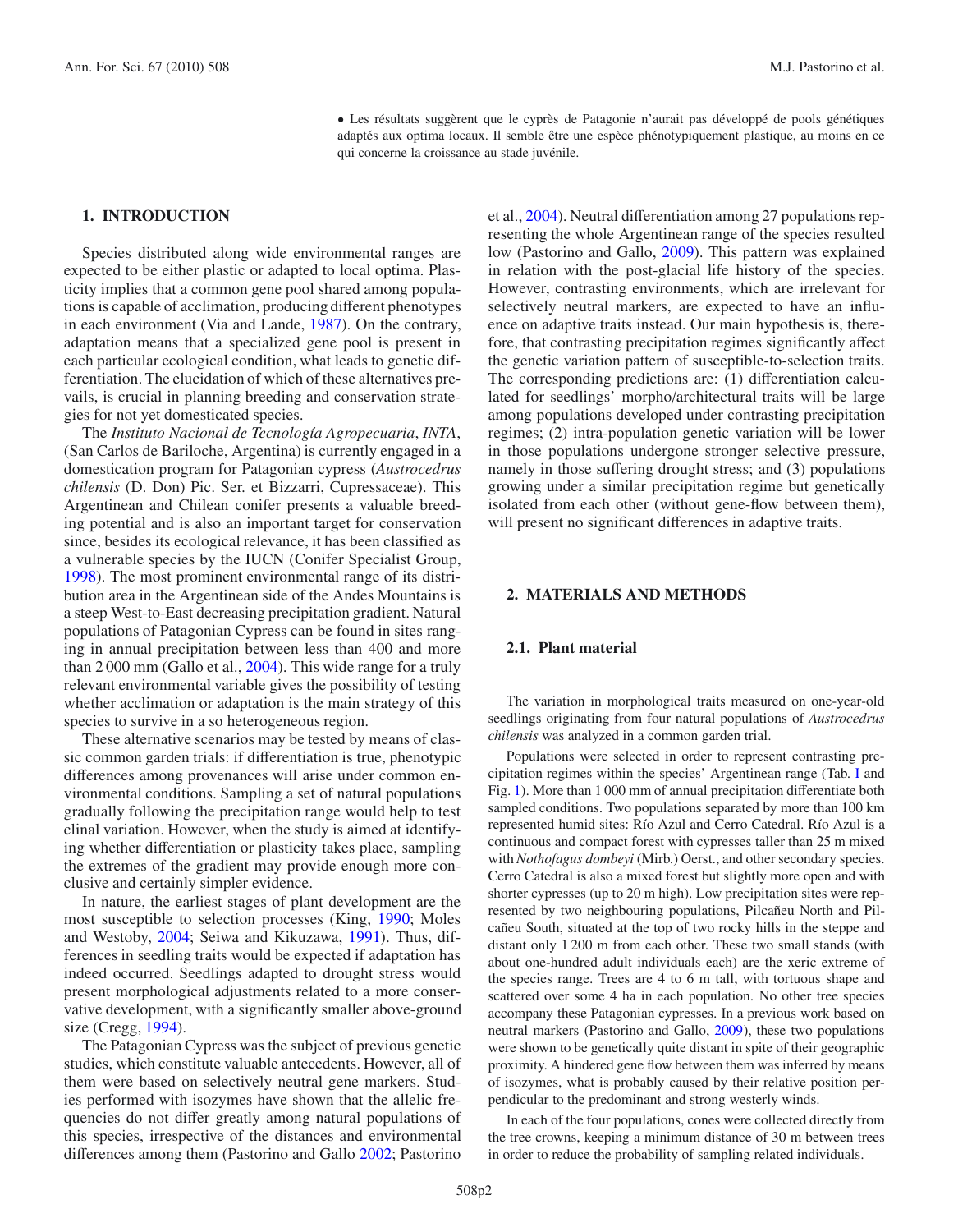| Population     | Latitude         | Longitude         | Altitude   | m.a.p. |
|----------------|------------------|-------------------|------------|--------|
|                | S                | W                 | (m a.s.l.) | (mm)   |
| Río Azul       | $42^{\circ} 06'$ | $71^{\circ} 40'$  | 300        | 1.600  |
| Cerro Catedral | $41^{\circ}08'$  | $71^{\circ}$ 2.7' | 850        | 1.350  |
| Pilcañeu North | $41^{\circ}$ 13' | $70^{\circ} 42'$  | 1.100      | 330    |
| Pilcañeu South | $41^{\circ}$ 14' | $70^{\circ}$ 41'  | 1.100      | 330    |

<span id="page-2-0"></span>**Table I.** Location and mean annual precipitation (m.a.p.) of the four sampled *Austrocedrus chilensis* populations.



<span id="page-2-1"></span>**Figure 1.** Sampled populations of *Austrocedrus chilensis* over an isohyet map (from Cordon et al., [1993](#page-8-4)). A: Río Azul; C: Cerro Catedral; PN: Pilcañeu North, and PS: Pilcañeu South.

#### **2.2. Experimental design**

Seeds were extracted from the cones and sown in flats at the beginning of spring following a pre-germination treatment. Immediately after germination, a sample of seedlings was transplanted to single 265 cm<sup>3</sup> pots of square section and 15 cm depth (HIKO<sup>TM</sup> HV265 tray type), and ordered according to a totally balanced experimental design.

For each of the four populations, seven open-pollinated families were represented by 30 seedlings each, distributed in three blocks (sub-sampling experimental design, with 10 seedlings per block distributed in two adjacent five-seedling rows; i.e. 210 seedlings per population). The trial was located in a greenhouse under controlled conditions without water limitations (i.e. temperature between 10 ◦C and 25 ◦C, 1:1 peat-sand substrate and ferti-irrigation with an N-P-K + micronutrients diet adjusted for the species) at San Carlos de Bariloche city (41° 07′ S lat., 71° 15′ W long., 810 m a.s.l.).

## **2.3. Variables measured**

For each seedling, five primary variables were measured in winter after the first growing season: basal diameter of the main axis (*AD*), measured immediately above the cotyledons; main axis length (*AL*), measured from the cotyledons to the apical bud; number of nodes (*NN*), excluding the cotyledonary node; number of branches of the main axis (*NB*); and the length of the most basal branch (*BL*). These five variables are mainly indicative of growth vigour. Lengths and diameters were measured with a digital calliper to the nearest 0.1 mm.

Three additional variables were derived from the previous ones: mean internode length (*AL*/*NN*); the ratio between main axis length and basal diameter (*AL*/*AD*) which measures stem slenderness; and the ratio between the lengths of the basal branch and the main axis (*BL*/*AL*), which evaluates the relative branch development of the seedling and is a sign of the dominance of the main axis on the major branch. These three secondary variables are mainly related to architectural balances of the aerial portion of each seedling.

#### **2.4. Statistical analyses**

In order to test the statistical significance of differences among populations and the variability among families, an ANOVA test was performed for each of the considered variables under the following mixed nested model with independent and normally distributed residuals:

$$
y_{ijkl} = \mu + \rho_i + \beta_j + \varphi_k(\rho_i) + e_{ijk} + \varepsilon_{ijkl}
$$

where y*i jkl* is an observation of the variable for the *l*th seedling, from the *k*th family within the *i*th population located in the *j*th block; μ is the overall mean for the variable; ρ*<sup>i</sup>* is the effect (fixed) of the *i*th population;  $\beta_i$  is the effect (random) of the *j*th block;  $\phi_k(\rho_i)$  is the effect (random) of the *k*th family within the *i*th population;  $e_{ijk}$  is the main plot error *NID* (0,  $\sigma_e^2$ ), and  $\varepsilon_{ijkl}$  is the sub-sampling residual  $NID(0, \sigma_{\varepsilon}^2)$ .

Tests were performed through the GLM procedure (type III sums of squares) of the SAS software [\(1989](#page-9-6)), and components of variance were obtained by restricted maximum likelihood with the MIXED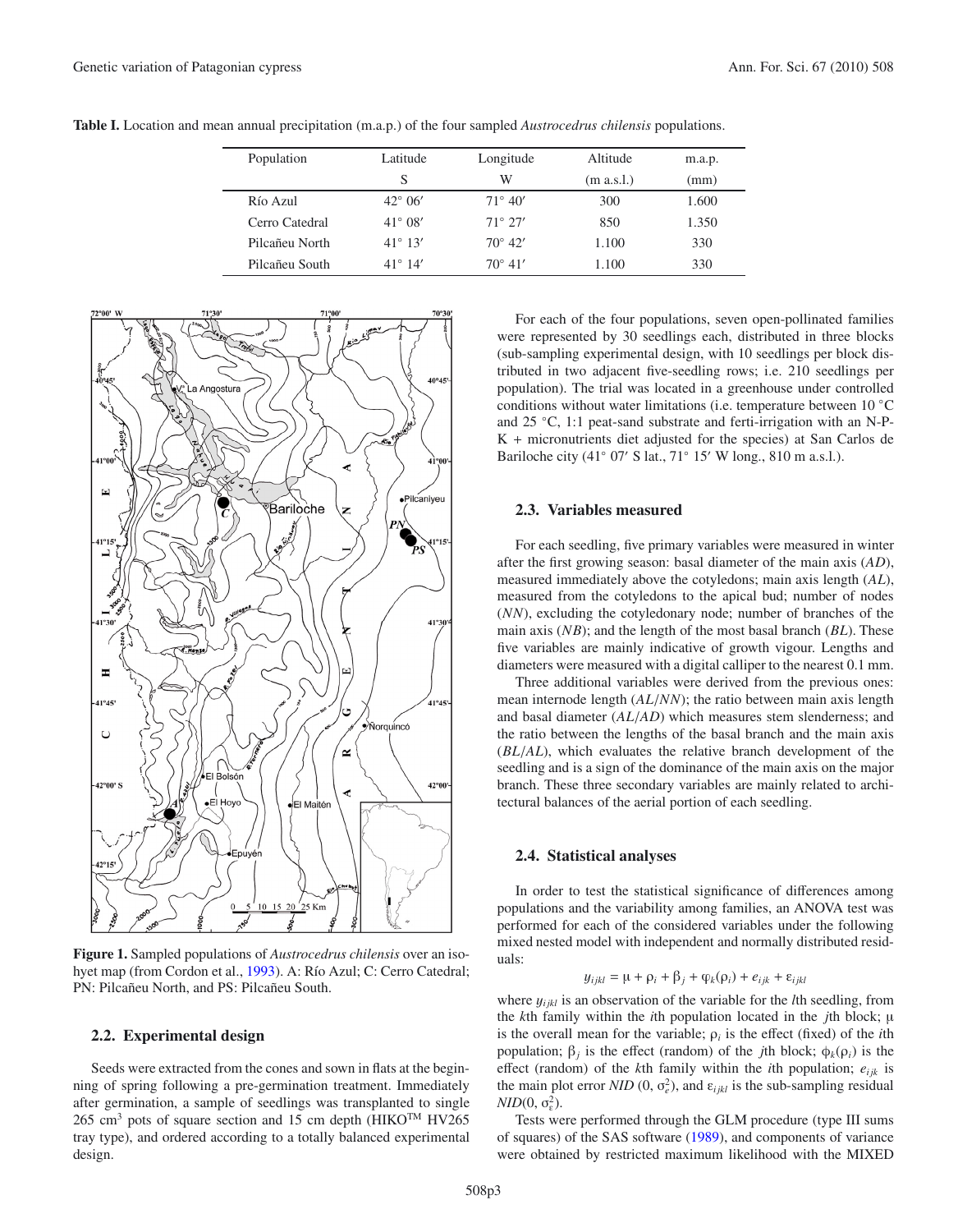procedure of SAS. The algorithm of the MIXED procedure gives exactly the same result as the VARCOMP procedure due to data balance. Normality of the data was assessed by a histogram and a normal probability plot of the residuals and a Shapiro-Wilk test (Sokal and Rohlf, 1995) for each variable. Homocedasticity was checked by plotting the residuals against the predicted values. In order to compare all possible population pairs through the means, Tukey tests were performed ( $\alpha = 0.05$ ; SAS, [1989](#page-9-6)). Bar graphics were drawn with the help of R 2.8.1 (R Development Core Team, [2008\)](#page-9-7).

#### **2.5. Intra-population genetic parameters**

Additive genetic variance is the basic parameter to estimate genetic variation within a population. In open-pollinated families, relationships among their members are expected to be closer than those among members of true half-sib families, but not as close as those of full sibs. Since *A. chilensis* is a dioecious species, selfing is not possible. Nonetheless, individuals were shown to mate not randomly but in groups (Pastorino and Gallo, [2006](#page-9-8)). Consequently, the additive genetic variance was estimated as three times the family variance, namely an intermediate factor between 4 and 2, corresponding to half and full sibs respectively (Squillace, [1974\)](#page-9-9):

$$
\sigma_A^2 = 3 \cdot \sigma_f^2
$$

where  $\sigma_A^2$  is the additive genetic variance and  $\sigma_f^2$  is the family variance.

Since additive genetic variance values are a function of the units used, an additive genetic coefficient of variation  $(CV_A; Houle, 1992)$  $(CV_A; Houle, 1992)$  $(CV_A; Houle, 1992)$ was calculated so as to render direct comparisons among variables meaningful:

$$
CV_A = 100 \frac{\sqrt{\sigma_A^2}}{x} = 100 \frac{\sqrt{3 \cdot \sigma_f^2}}{x}
$$

where *x* is the variable mean.

Narrow-sense heritabilities  $(h^2)$  were calculated for each variable taking each population separately and also pooling the data across populations, according to the equation:

$$
h^{2} = \frac{\sigma_{A}^{2}}{\sigma_{P}^{2}} = \frac{3 \cdot \sigma_{f}^{2}}{\sigma_{f}^{2} + \sigma_{b}^{2} + \sigma_{e}^{2}}
$$

where  $\sigma_p^2$  is the phenotypic variance,  $\sigma_b^2$  is the block variance, and  $\sigma_e^2$ is the error variance, which is the sum of the variances of the main plot and the sub-sampling residuals.

The standard error (*SE*) of the heritability was also calculated with factor 3:

$$
SE_{h^2} = 3 \cdot \sqrt{\frac{2 \cdot [1 + (n-1) \cdot h^2/3]^2 \cdot (1 - h^2/3)^2}{n \cdot (n-1) \cdot (f-1)}}
$$

where  $f$  is the number of families and  $n$  is the number of individuals within each family (Falconer and Mackay, [1996](#page-8-6)).

Phenotypic and additive genetic correlations (Pearson's correlation coefficient  $r_P$  and  $r_A$  respectively) were calculated for the four populations as a pool for all the possible combinations of primary variables according to the formulae:

$$
r_P = \frac{\text{Cov}_{xy}}{\sqrt{\sigma_x^2 \cdot \sigma_y^2}} \quad \text{and} \quad r_A = \frac{\text{Cov}_{fxy}}{\sqrt{\sigma_{f_x}^2 \cdot \sigma_{f_y}^2}}
$$

where Cov<sub>*xy*</sub> is the covariance between variables *x* and *y*,  $\sigma_x^2$  and  $\sigma_y^2$ are the variances of both variables,  $\sigma_{fx}^2$  and  $\sigma_{fy}^2$  are the family variances of the variables, and Cov<sub>fxy</sub> is the family covariance of the variables, which is calculated by

$$
Cov_{f_{xy}} = \frac{\sigma_{f_{x+y}}^2 - \sigma_{f_x}^2 - \sigma_{f_y}^2}{2}
$$

where  $\sigma_{f_{x+y}}^2$  is the family variance of a variable built by the sum of both variables (O'Neill et al., [2001](#page-9-10)).

Standard errors of phenotypic and genetic correlations were computed by

$$
SE_{r_p} = \sqrt{\frac{1 - r_p^2}{N - 2}}
$$
 and  $SE_{r_A} = \sqrt{\frac{(1 - r_A^2)^2}{f - 1}}$ 

where *N* is the total number of individuals sampled (Visscher, [1998\)](#page-9-11).

#### **2.6. Inter-population genetic parameters**

Partitioning the phenotypic variance of each variable into its components, and particularly distinguishing within- and amongpopulations components lead to a straightforward calculation of genetic differentiation among populations for quantitative traits,  $Q_{st}$ (Spitze, [1993](#page-9-12)), for each variable by means of:

$$
Q_{st} = \frac{\sigma_{\text{pop}}^2}{\sigma_{\text{pop}}^2 + 2(3\sigma_f^2)}
$$

where  $\sigma_{\text{pop}}^2$  is the variance among populations calculated after considering the original model but with *populations* as a random effect factor.

#### **3. RESULTS**

## **3.1. Comparisons among populations through phenotypic values**

The plants from the xeric population Pilcañeu South were, on average, the least vigorous as revealed by the mean values of all five primary variables. The most vigorous seedlings, according to these variables, were those of Cerro Catedral and Río Azul (Fig. [2\)](#page-5-0).

Significant differences among populations were revealed by means of ANOVA tests for phenotypic values of all traits but axis length (*AL*), internode length (*AL*/*NN*) and the ratio between axis length and basal diameter (*AL*/*AD*) (Tab. [II\)](#page-4-0). Tukey tests showed no differences between Río Azul and Cerro Catedral, and between Pilcañeu North and Pilcañeu South in the phenotypic values of all variables. Pilcañeu North could not be differentiated from the humid populations (it showed significant differences with Cerro Catedral only regarding the number of branches; Fig. [2\)](#page-5-0).

Variability among families was shown to be significant for all primary and secondary variables. The block factor was not significant in all but two secondary variables (Tab. [II\)](#page-4-0).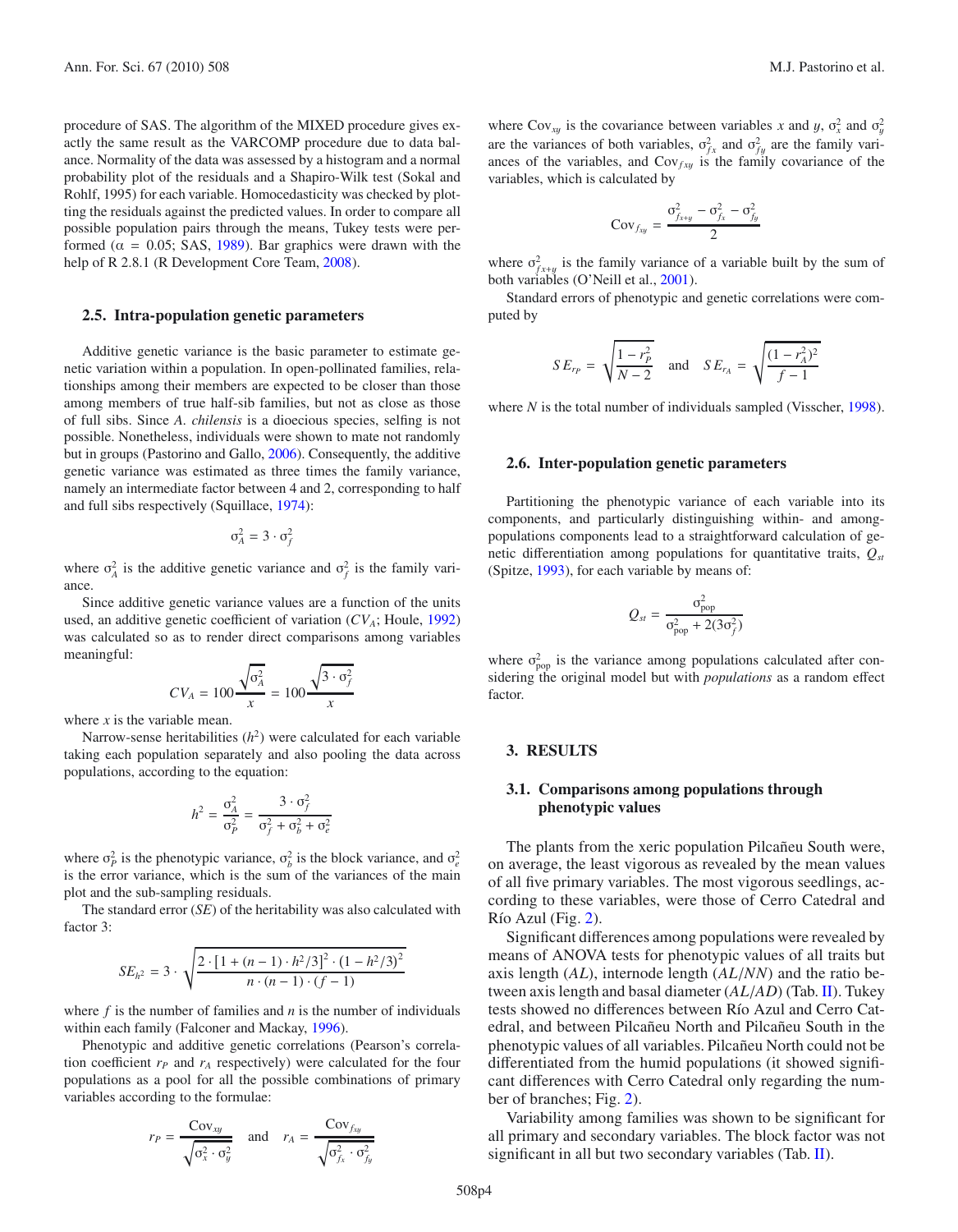| Fisher's r and probability values r . di: degrees of freedom. |  |                                |      |             |      |                   |                   |                |      |                   |      |                   |      |                |
|---------------------------------------------------------------|--|--------------------------------|------|-------------|------|-------------------|-------------------|----------------|------|-------------------|------|-------------------|------|----------------|
| Effect                                                        |  | Axis diameter                  |      | Axis length |      | Number of         | Number of         | Branch length  |      | Internode length  |      | Axis length/      |      | Branch length/ |
|                                                               |  |                                |      |             |      | nodes             | branches          |                |      |                   |      | axis diameter     |      | axis length    |
|                                                               |  |                                |      |             |      |                   |                   | $\overline{a}$ |      | $\overline{a}$    | L,   | $\overline{P}$    | Ŀ    | A              |
| Population                                                    |  | 3 5.57 0.0048                  |      | 2.94 0.0538 |      | 4.01 0.0190       | 5.62 0.0046       | 4.94  0.0082   |      | 1.10 0.3684       |      | $0.30$ $0.8217$   |      | 4.01 0.0190    |
| Block                                                         |  | 2.11 0.1313                    |      | 0.38 0.6879 | 0.03 | 0.9716            | 0.75 0.4753       | 1.22 0.3020    |      | $0.74$ 0.4808     | 3.82 | 0.0282            | 4.01 | 0.0237         |
| Family (population) $24$ $2.09$ 0.0126                        |  |                                | 2.05 | 0.0149      | 2.14 | 0.0107            | $3.86$ < 0.0001   | 3.67 < 0.0001  | 1.93 | 0.0229            | 1.77 | 0.0420            | 4.47 | < 0.0001       |
| Main plot error                                               |  | 54 3.01 < 0.0001 4.61 < 0.0001 |      |             |      | $5.60 \le 0.0001$ | $2.46 \le 0.0001$ | 2.85 < 0.0001  |      | $2.82 \le 0.0001$ |      | $2.43 \le 0.0001$ | 1.63 | 0.0036         |
| Sub-sampling residual degrees of freedom: 756.                |  |                                |      |             |      |                   |                   |                |      |                   |      |                   |      |                |

<span id="page-4-0"></span>**Table II.** Results of the type III tests of hypotheses for Mixed Model ANOVA on morpho/architectural traits of *Austrocedrus chilensis* seedlings in a common garden experiment. Fisher's Table II. Results of the type III tests of hypotheses for Mixed Model ANOVA on morpho/architectural traits of Austrocedrus chilensis seedlings in a common garden experiment.<br>Fisher's F and probability values P. df: degrees and probability values *P*. df: degrees of freedom.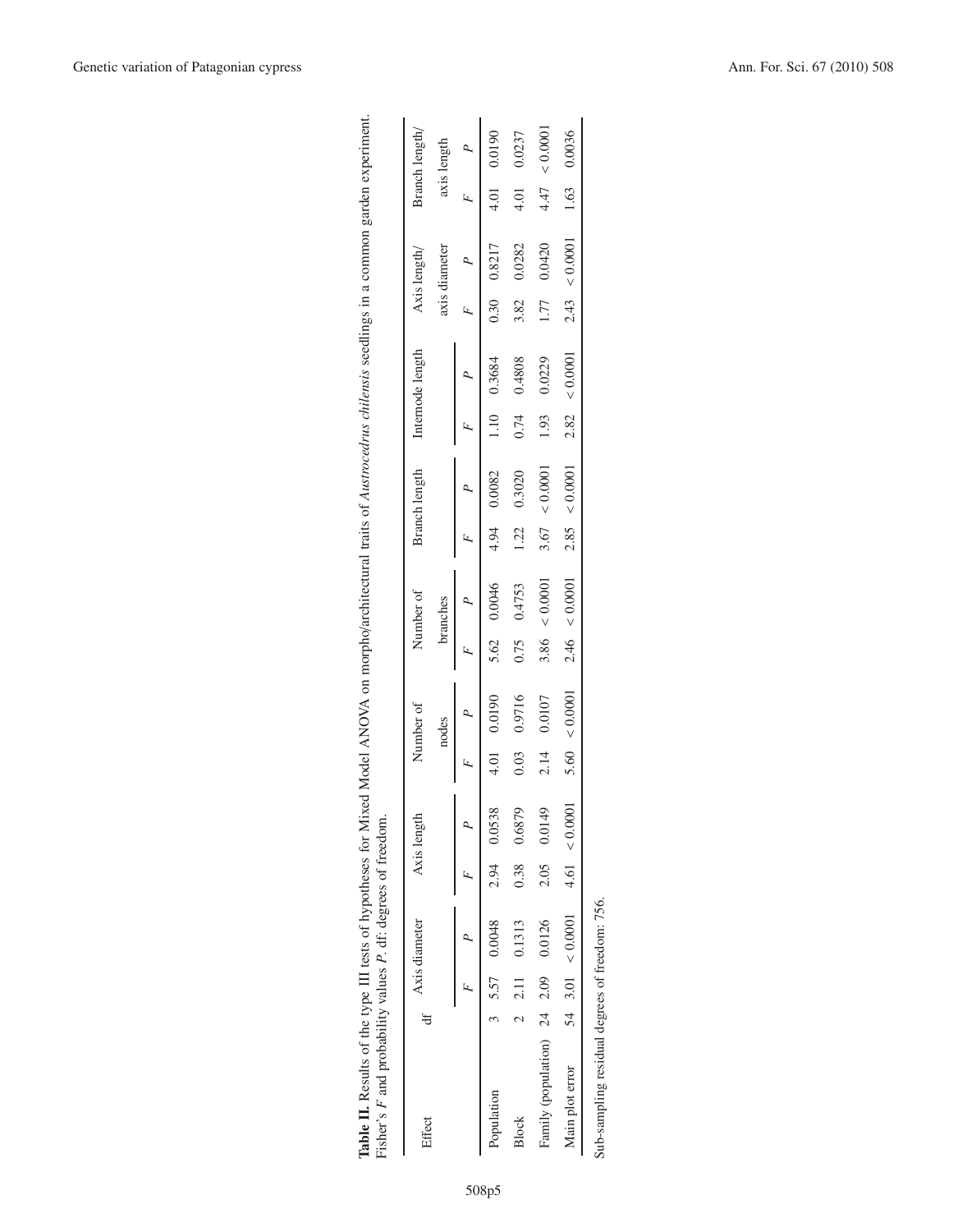<span id="page-5-0"></span>

**Figure 2.** Means and confidence intervals ( $\alpha = 0.05$ ) for eight seedling traits in four natural populations of *Austrocedrus chilensis*: Río Azul (Azul), Cerro Catedral (Cat.), Pilcañeu North (PilN) and Pilcañeu South (PilS). Different letters indicate significant differences (pairwise Tukey tests).

#### **3.2. Intra-population genetic variation**

From the values of additive genetic coefficient of variation, but especially from those of additive genetic variance  $(\sigma_A^2)$ , it becomes evident that Pilcañeu South was the least variable population whereas Río Azul and Pilcañeu North were the most variable populations in almost all of the traits (Tab. [III\)](#page-6-0).

All primary variables were moderately to highly positively correlated (all  $r_P$  and  $r_A$  were higher than 0.4, Tab. [IV\)](#page-6-1). Pearson phenotypic correlations were all significant ( $P < 0.001$ ), with additive genetic correlations higher than phenotypic correlations in all cases but *NN* vs. *NB*. The highest genetic correlations were those between: *AL* and *AD*, *BL* and *NB*, and *AL* and *NN* ( $r_A > 0.9$ ), while the lowest correlation was that between *NB* and *NN* (Tab. [IV\)](#page-6-1). The estimated phenotypic correlation between *AD* and *AL* was among the lowest correlations. The highest phenotypic correlations were those between *BL* and *NB* and between *AL* and *NN* ( $r_P > 0.71$ ; Tab. [IV\)](#page-6-1).

## **3.3. Heritability**

Single-population heritabilities were quite variable among populations, with the lowest values in Pilcañeu South for all traits, and the highest in Río Azul or eventually in Pilcañeu North (Tab. [III\)](#page-6-0).

Besides single-population heritabilities, a value of narrow sense heritability was calculated for a hypothetic population built by pooling the 28 families corresponding to the four populations surveyed. This procedure allows to better extract a

measure of the genetic control for each trait, since the calculation of this pooled heritability is more accurate (lower standard errors) due to the larger sampling. According to this, the traits with the highest genetic control were  $BL(h^2 = 0.53)$  and *NB* ( $h^2$  = 0.51). In general terms, all the primary variables presented a moderate to high heritability. The lowest pooled heritability corresponded to the  $AL/AD$  ratio ( $h^2_{AL/AD} = 0.15$ ; Tab. [III\)](#page-6-0).

## **3.4. Genetic di**ff**erentiation**

The mean differentiation calculated for all five primary variables was  $Q_{st} = 0.122$ , and that for all primary and secondary variables 0.088. The  $Q_{st}$  calculated for the  $AL/AD$  ratio was 0. This result was caused by a null component of variance of the factor "population", that is, seedlings belonging to different populations were as different among them (with respect to this variable) as those belonging to the same population. The highest differentiation corresponded to  $AD$  ( $Q_{st} = 0.172$ ; Tab. [III\)](#page-6-0), which could be considered moderate.

## **4. DISCUSSION**

#### **4.1. Phenotypic di**ff**erences among populations**

The results of this trial showed that Patagonian Cypress seedlings whose parent trees belonged to populations growing under similar precipitation levels (namely, Río Azul – Cerro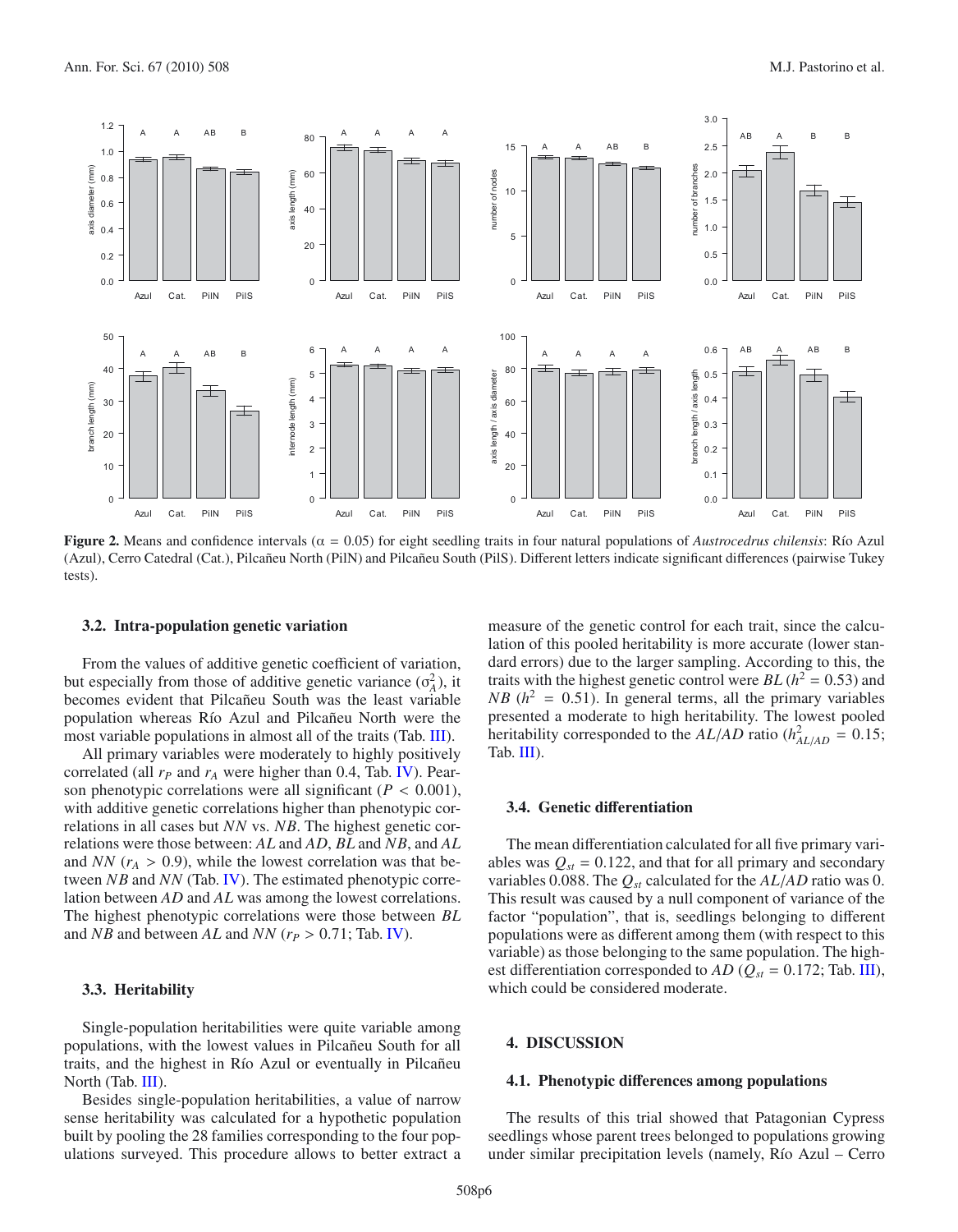|       |              | Río Azul     | Cerro Catedral | Pilcañeu North | Pilcañeu South | $h^2$ (SE)  | $Q_{st}$ |
|-------|--------------|--------------|----------------|----------------|----------------|-------------|----------|
| AD    | $\sigma_A^2$ | 0.015        | 0.004          | 0.008          | 0.0001         |             |          |
| (mm)  | $CV_A\%$     | 13.2         | 6.7            | 10.6           | 1.2            | 0.25(0.086) | 0.1724   |
|       | $h^2(SE)$    | 0.56(0.307)  | 0.15(0.135)    | 0.42(0.255)    | 0.004(0.061)   |             |          |
| AL    | $\sigma_A^2$ | 131.910      | 47.501         | 102.652        | 31.248         |             |          |
| (mm)  | $CV_{A}\%$   | 15.5         | 9.5            | 15.2           | 8.6            | 0.32(0.101) | 0.0810   |
|       | $h^2(SE)$    | 0.55(0.302)  | 0.25(0.184)    | 0.50(0.285)    | 0.15(0.135)    |             |          |
|       | $\sigma_A^2$ | 1.555        | 0.765          | 1.755          | 0.049          |             |          |
| NN    | $CV_A\%$     | 9.1          | 6.4            | 10.2           | 1.8            | 0.38(0.114) | 0.1157   |
|       | $h^2(SE)$    | 0.83(0.383)  | 0.32(0.215)    | 0.80(0.377)    | 0.02(0.070)    |             |          |
|       | $\sigma_A^2$ | 0.784        | 0.346          | 0.669          | 0.187          |             |          |
| NB    | $CV_A\%$     | 43.6         | 24.8           | 49.1           | 29.7           | 0.51(0.136) | 0.1290   |
|       | $h^2(SE)$    | 0.84(0.386)  | 0.32(0.213)    | 0.77(0.368)    | 0.27(0.191)    |             |          |
| BL    | $\sigma_A^2$ | 202.632      | 90.351         | 112.338        | 66.181         |             |          |
| (mm)  | $CV_A\%$     | 37.8         | 23.5           | 32.0           | 30.1           | 0.53(0.139) | 0.1142   |
|       | $h^2$ (SE)   | 1.02(0.421)  | 0.42(0.257)    | 0.54(0.298)    | 0.33(0.220)    |             |          |
| AL/NN | $\sigma_A^2$ | 0.159        | 0.104          | 0.199          | 0.090          |             |          |
| (mm)  | $CV_A\%$     | 7.4          | 6.1            | 8.7            | 5.8            | 0.21(0.077) | 0.0049   |
|       | $h^2$ (SE)   | 0.23(0.175)  | 0.16(0.143)    | 0.30(0.207)    | 0.14(0.131)    |             |          |
|       | $\sigma_A^2$ | 0.857        | 56.570         | 105.616        | $\Omega$       |             | $\Omega$ |
| AL/AD | $CV_A\%$     | 1.2          | 9.7            | 13.2           | $\Omega$       | 0.15(0.065) |          |
|       | $h^2$ (SE)   | 0.003(0.061) | 0.24(0.179)    | 0.36(0.233)    | 0(0.059)       |             |          |
|       | $\sigma_A^2$ | 0.016        | 0.014          | 0.025          | 0.011          |             |          |
| BL/AL | $CV_A\%$     | 24.6         | 21.4           | 32.0           | 25.5           | 0.45(0.125) | 0.0846   |
|       | $h^2$ (SE)   | 0.59(0.317)  | 0.44(0.262)    | 0.56(0.306)    | 0.28(0.199)    |             |          |

<span id="page-6-0"></span>**Table III.** Additive genetic variance  $(\sigma_A^2)$ , additive genetic coefficient of variation  $(CV_A)$  and heritability  $(h^2)$  for eight variables measured in *Austrocedrus chilensis* seedlings from four natural populations. Heritabilities for the pooled populations and genetic differentiation between them  $(O_{\alpha})$  are indicated for each variable in the right columns. Standard errors (*SE*) are shown between brackets. *AD*: main axis basal diameter, *AL*: main axis length, *NN*: number of nodes, *NB*: number of branches, *BL*: basal branch length.

<span id="page-6-1"></span>**Table IV.** Phenotypic (above diagonal) and genetic (below diagonal) correlations between five morpho/architectural traits of *Austrocedrus chilensis* seedlings and their standard errors (between brackets).

|                | Basal       | Axis        | Number of   | Number of       | Branch      |  |
|----------------|-------------|-------------|-------------|-----------------|-------------|--|
|                | diameter    | length      | nodes       | <b>branches</b> | length      |  |
|                | (AD)        | (AL)        | (NN)        | (NB)            | (BL)        |  |
| AD             |             | 0.48(0.030) | 0.50(0.030) | 0.54(0.029)     | 0.59(0.028) |  |
| AL             | 1.83(0.453) |             | 0.71(0.024) | 0.48(0.030)     | 0.57(0.028) |  |
| N <sub>N</sub> | 0.61(0.122) | 0.96(0.016) |             | 0.55(0.029)     | 0.58(0.028) |  |
| NB             | 0.67(0.107) | 0.66(0.107) | 0.46(0.152) |                 | 0.81(0.020) |  |
| BL             | 0.82(0.063) | 0.79(0.073) | 0.66(0.109) | 0.96(0.016)     |             |  |

Catedral and Pilcañeu North – Pilcañeu South) did not differ regarding phenotypic values of morphological and architectural traits. However, seedlings of one of the xeric populations (Pilcañeu North) did not differ from those of the humid populations either. Thus, the precipitation regime would not be a selective pressure determining seedling morphology and architecture, at least for the traits considered in the present study. Working on a sample of only five seedlings per provenance, Gyenge et al. [\(2005](#page-8-7)) consistently found no differences among populations of *A. chilensis* with contrasting precipitation levels regarding several physiological parameters (photosynthetic and stomatal responses to drought, leaf water content, hydraulic resistance and xylem cavitation vulnerability).

The length of the main axis is determined by the number of nodes and internodes produced on the axis and, most importantly, by the degree of extension of its internodes. It has been pointed out that internode extension in plant axes is more dependent upon microenvironmental conditions than the number of nodes, which would be more closely tied to endogenous regulation (Puntieri et al., [1998\)](#page-9-13). Consistently, it has been suggested that early height growth would lack adaptive value in stress-tolerant conifers (López et al., [2007\)](#page-9-14). This seems to be the case in Patagonian Cypress, since the sampled populations differed regarding the number of nodes of the main axis but not internode length which, in turn, brought about non-significant differences in height. Differences between populations in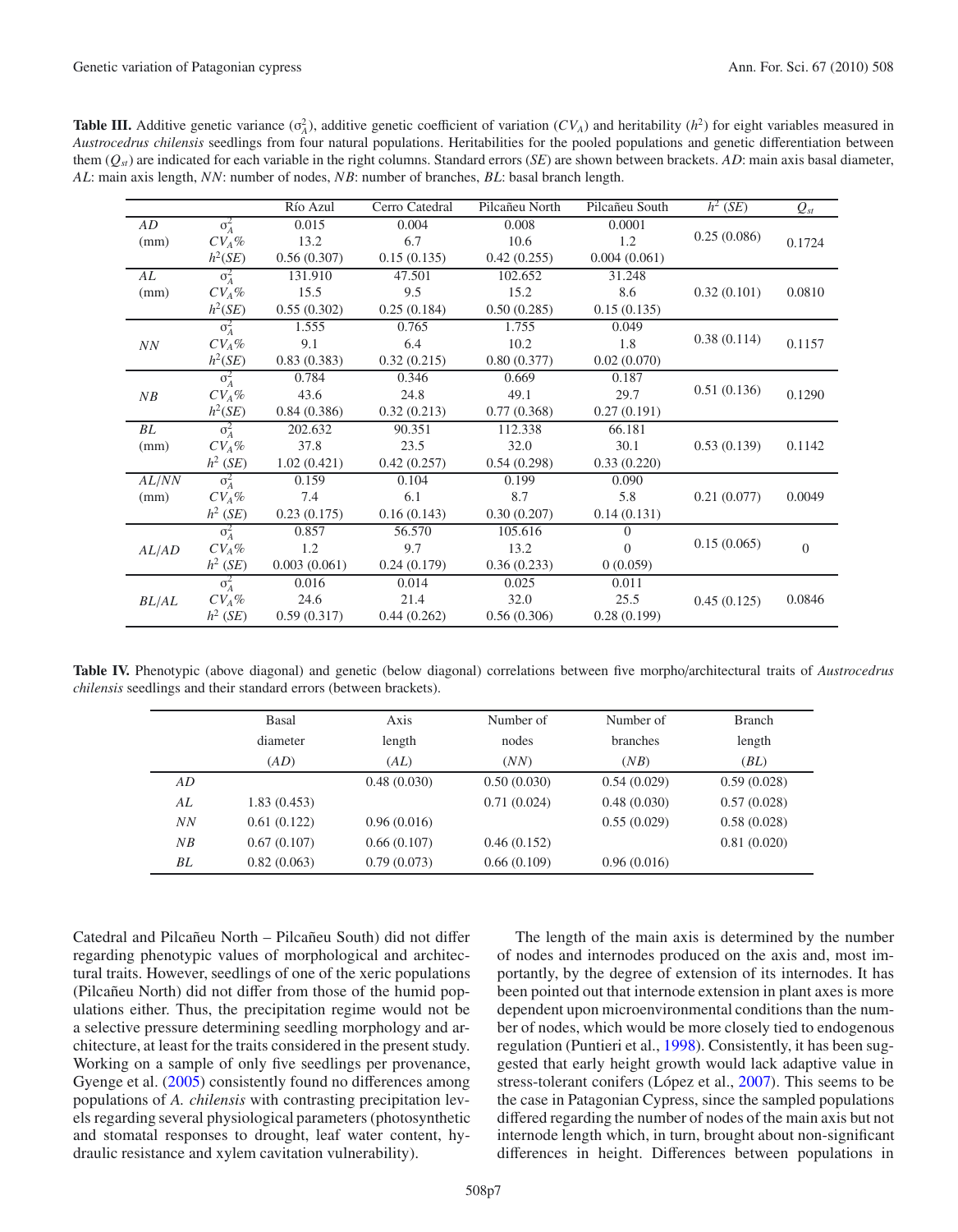height growth have been shown to increase with plant age, especially in conifers (e.g. Foster, [1986;](#page-8-8) Namkoong and Conkle, [1976;](#page-9-15) Namkoong et al., [1972\)](#page-9-16). Thus, differences among *A. chilensis* populations regarding plant height cannot be dismissed to become significant in further years.

#### **4.2. Genetic variation and correlations**

Additive genetic variances of all traits but the main axis slenderness were highest for Río Azul and Pilcañeu North populations, intermediate for Cerro Catedral, and lowest for Pilcañeu South. It can be seen in general that the two most variable populations (with similar levels of variation) belong to sites with contrasting precipitation regimes. This is again supporting that the precipitation level does not represent a strong selective force for the surveyed variables. Otherwise, humid and the xeric populations would have been clearly differing in terms of genetic variation (considering that those traits under strong selective pressure would present the lowest levels of variation; Reich et al., [2003\)](#page-9-17). In other words, the lack of adaptive value of the considered traits in regard to the precipitation condition might be postulated. In that respect, we should distinguish two types of traits among those considered here: traits concerning main axis development, and traits concerning branch development. The former presented lower additive genetic coefficients of variation in the four populations, and lower single population and pooled heritabilities. These are evidences of lower adaptive value.

We can search further evidence by comparing populations with the same precipitation regime. As mentioned above, Pilcañeu South is the least genetically variable population in terms of  $\sigma_A^2$  for all traits. However, its neighbouring population, Pilcañeu North, exhibited the opposite pattern. This difference between the two xeric populations does not match an adaptation process. This is especially true for the main axis traits, for which the differences in terms of  $CV_A$  between both populations are the largest. Since both populations are quite small, genetic drift appears to have been a reasonable cause of such differences, together with the already mentioned hindered gene flow.

The estimations of heritability in the Pilcañeu South population can also help to distinguish two types of traits. Basal diameter, number of nodes and main axis slenderness presented heritabilities close to zero for Pilcañeu South, even though they exhibited moderate to high heritabilities for the other populations. On the other hand, basal branch length, number of branches and the branch-length/main-axis-length ratio for Pilcañeu South population had moderate heritabilities, closer to those of the other populations.

In the present study, the genetic correlation between main axis basal diameter and main axis length surpassed the highest theoretical value of 1. This is a hardly reported but not uncommon result. It must be taken into account when assessing these correlations that they are estimations of the true correlations in which additive epistatic interactions are potentially included in the estimates of the genetic variances and covariances (Lynch and Walsh, [1998\)](#page-9-18). The large standard error of the mentioned correlation (0.453) indicates that the true correlation lies within a confidence interval that includes the value 1. In any case, it is clear that height and basal diameter are closely tied at this early growth stage.

The low number of families per population in our trial does not allow for an analysis of correlations within each population, so that the calculated values should be taken as indicative. However, a general trend is evident, since additive genetic correlations were higher than phenotypic correlations in almost all cases. This means a low environmental correlation and renders more support for combining these surveyed traits as early selecting criteria. For example, the relatively high genetic control of branch development may be beneficial for an early selection of seedlings, what could be performed either by the number of branches or the length of the basal branch because these traits are highly correlated (both phenotypically and genetically).

## **4.3. Di**ff**erentiation**

*Fst* (Wright, [1978](#page-9-19)) is a differentiation parameter analogous to *Qst* but especially designed for neutral markers. Their conceptual analogy makes them possible to be compared in a direct way, thus allowing to understand the role played by selection and other evolutionary forces in modeling the partition of the genetic variation among and within populations (McKay and Latta, [2002;](#page-9-20) Merilä and Crnokrak, [2001\)](#page-9-21).

Differentiation among 27 natural populations of *A. chilensis* measured by means of isozyme markers was  $F_{st} = 0.060$ (Pastorino and Gallo, [2009](#page-9-5)). Although the present study is not based on those 27 populations, this  $F_{st}$  value can be taken as a reference. Comprehensive reviews have demonstrated that, on average,  $Q_{st}$  is typically higher than  $F_{st}$  (Leinonen et al., [2008;](#page-9-22) McKay and Latta, [2002;](#page-9-20) Merilä and Crnokrak, [2001\)](#page-9-21).

According to a scale proposed by Bower and Aitken [\(2008](#page-8-9)), in our results the differentiation among populations resulted low for all variables, but especially for the secondary ones. We can further distinguish three ranges of  $Q_{st}$  values: very low  $(Q_{st} < 1\%)$ , low  $(8\% < Q_{st} < 13\%)$  and moderate  $(Q_{st} = 17\%)$ . For the traits with very low  $Q_{st}$  values, which are clearly below the  $F_{st}$ . value reported, we should presume that natural selection has favoured the same mean phenotype in different populations. On the other extreme, we could deduce directional natural selection favouring different basal diameter phenotypes in different populations, since  $Q_{stab} > F_{st}$ (Merilä and Crnokrak, [2001\)](#page-9-21). However, our calculated mean quantitative differentiation ( $Q_{st}$  = 0.088) was not much higher than the reported  $F_{st}$ , but in fact quite similar. This similarity does not evidence a selection process; instead, the observed quantitative differentiation can be simply explained by genetic drift and restricted gene flow, particularly considering that the populations sampled represent quite contrasting environments.

In some species of the Cupressaceae family, the development of branches in terms of number, angle and size compared to that of the trunk, is considered to be relevant in distinguishing taxonomical varieties (Grosfeld, [2002;](#page-8-10) Grosfeld and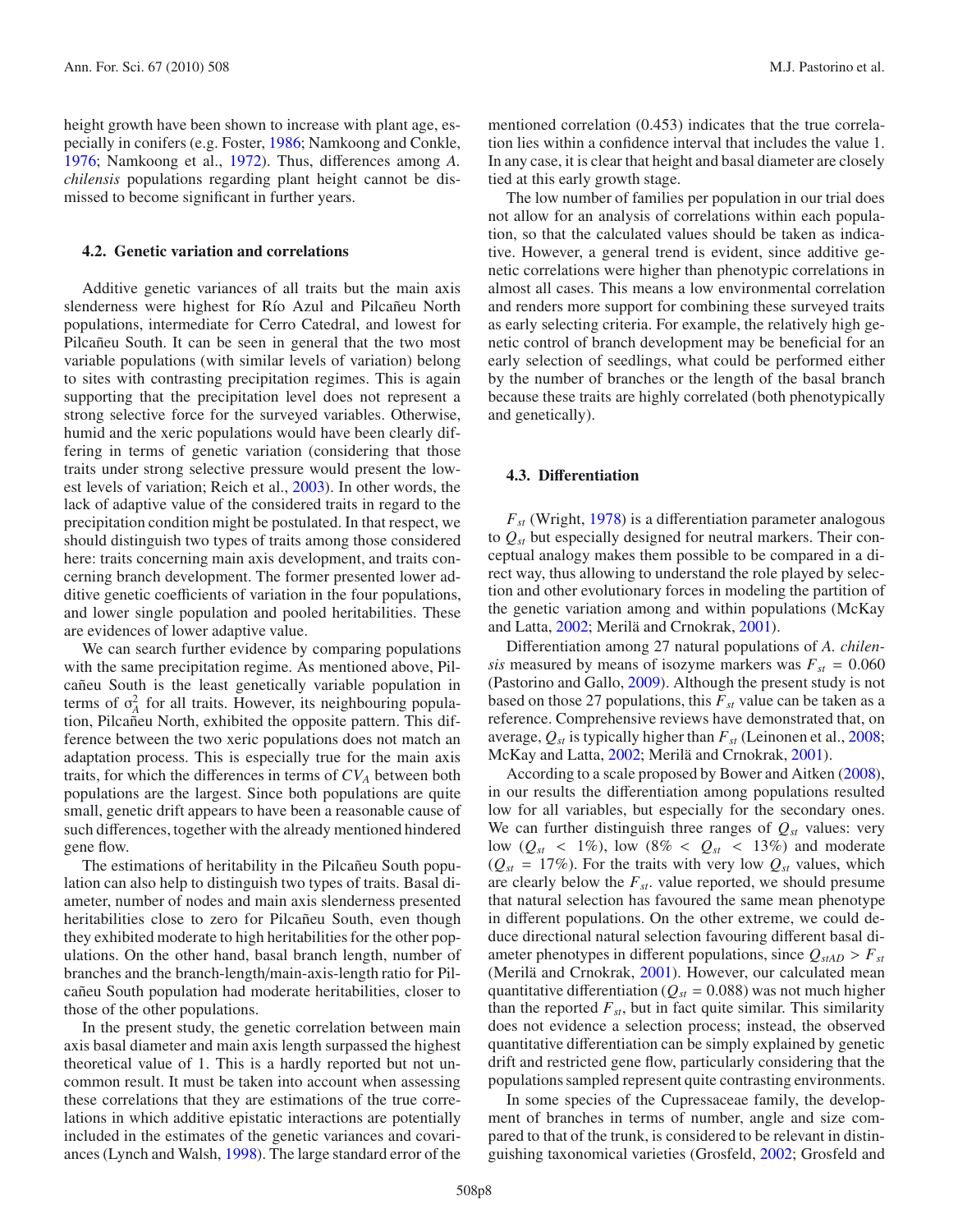Basal diameter was the trait that most differentiated the four populations. In contrast, main axis length, another trait indicative of aerial vigour, was the least discriminating primary variable. Coincidently, this variable measured in two similar trials on *Pinus sylvestris* L. and *Ulmus laevis* Pall. provided similar results ( $Q_{\text{stALPs}} = 0.08$ , Notivol et al., [2007;](#page-9-23)  $Q_{\text{stALUI}} = 0.077$ , Whiteley et al., [2003\)](#page-9-24). These results further support the idea of low adaptive value of main axis length.

The generally low differentiation among *A. chilensis* populations found in the present study might be due to the early ontogenic stage on which this type of traits was assessed (Cavender-Bares and Bazzaz, 2000). The contrasting environments of the populations sampled may indeed be acting as selective forces but over traits directly related to hydraulic balances and tolerance to drought stress. Higher differentiation among these populations might be found by analysing the traits of underground tissues or physiological mechanisms conditioning the water economy (carbon isotope discrimination,  $\delta^{13}$  C, is a good alternative for genetic studies with hundreds of individuals, as shown by Lauteri et al., [2004](#page-8-12)).

## **4.4. Concluding remarks**

The results gave not support for our three original predictions: (1) differentiation was low; (2) intra-population genetic variation was not the lowest in the two most stressed populations and (3) populations growing under a similar precipitation regime showed no significant differences in their seedlings' traits but populations growing under contrasting precipitation regimes were also similar in this regard. Therefore, we have not evidence to accept the hypothesis that the Patagonian Cypress genetic pool is adapted to local optima. Rather this species appears to be phenotypically plastic, at least regarding early traits relative to above ground growth vigour.

The moderate to high estimated  $CV_A$  for the traits concerning branch development would be indicative of good adaptive potential of *A. chilensis* natural populations and genetic improvement potential of the species with regards to these traits. These are wanted features considering the intention of domesticating this species to commercial plantations and in view of the current global climate-change scenario. However, inflation of *CVA* values due to maternal effects should be considered. At early stages of development, the similarity among half-sibs could be deeply influenced by non-genetic features (Roach and Wulff, [1987\)](#page-9-25). Unfortunately, the dioecious condition of this conifer impedes reciprocal crosses, which is the common procedure to test maternal effects. Therefore, these results should at least be confirmed at more advanced ages, that is, when maternal effects are considered to be diluted.

Finally, evidence was presented supporting that early traits relative to the main axis size would be not adaptively meaningful. This additional result should be taken into account for future studies.

**Acknowledgements:** We gratefully thank Priscila M. Willems and Eduardo P. Cappa for their helpful guidance in the statistical labyrinth. Alejandro Aparicio must also be mentioned for his help with the R graphics. Comments and literature suggestions by one anonymous reviewer are most appreciated. Seed collection and seedling production were funded by PIA 02/01, Proyecto Forestal de Desarrollo, SAGPyA "*Selección para productividad y resistencia a la sequía en poblaciones marginales de Ciprés de la Cordillera*". The study was partly supported by Fundación BBVA "*Fragmentación y conservación de recursos genéticos de coníferas*".

#### **REFERENCES**

- <span id="page-8-9"></span>Bower A.D. and Aitken S.N., 2008. Ecological genetics and seed transfer guidelines for *Pinus albicaulis* (Pinaceae). Am. J. Bot. 95: 66–76.
- Cavender-Bares J. and Bazzaz F.A., 2002. Changes in drought response strategies with ontogeny in *Quercus rubra*: implications for scaling from seedlings to mature trees. Oecologia 124: 8–18.
- <span id="page-8-0"></span>Conifer Specialist Group, 1998. *Austrocedrus chilensis*. In: IUCN 2006. 2006 IUCN Red List of Threatened Species, [www.iucnredlist.org,](www.iucnredlist.org) Downloaded on 31 August 2007.
- <span id="page-8-4"></span>Cordon V., Forquera J., and Gastiazoro J., 1993. Estudio microclimático del área cordillerana del sudoeste de la Provincia de Río Negro "cartas de precipitación". Universidad Nac. del Comahue, Argentina, 19 p.
- <span id="page-8-3"></span>Cregg B.M., 1994. Carbon allocation, gas exchange, and needle morphology of *Pinus ponderosa* genotypes known to differ in growth and survival under imposed drought. Tree Physiol. 14: 883–898.
- <span id="page-8-6"></span>Falconer D.S. and Mackay T.F., 1996. Introduction to Quantitative Genetics. Longman, New York, 464 p.
- <span id="page-8-8"></span>Foster G.S., 1986. Trends in genetic parameters with stand development and their influence on early selection for volume growth in loblolly pine. For. Sci. 32: 944–959.
- <span id="page-8-1"></span>Gallo L., Pastorino M.J., and Donoso C., 2004. Variación en *Austrocedrus chilensis* (D. Don) Pic. Ser. et Bizzarri (Ciprés de la Cordillera). In: Donoso C., Ipinza R., Premoli A., and Gallo L. (Eds.), Variación intraespecífica en las especies arbóreas de los bosques templados de Chile y Argentina. Editorial Universitaria, Santiago de Chile, pp. 233–252.
- <span id="page-8-10"></span>Grosfeld J., 2002. Análisis de la variabilidad morfológica y arquitectural de *Austrocedus chilensis* (D. Don) Pic. Serm. et Bizzarri, *Fitzroya cupressoides* (Molina) I.M. Johnst., *Pilgerodendron uviferum* (D. Don) Florin y *Cupressus sempervirens* L. (Cupressaceae). Tesis doctoral, CRUB-UNComahue, Argentina.
- <span id="page-8-11"></span>Grosfeld J. and Barthélémy D., 2004. Primary growth and morphological markers of interannual growth limits in Cupressaceae from Patagonia. Bot. J. Linn. Soc. 146: 285–293.
- <span id="page-8-7"></span>Gyenge J.E., Fernández M.E., Dalla-Salda G., and Schlichter T., 2005. Leaf and whole-plant water relations of the Patagonian conifer *Austrocedrus chilensis* (D. Don) Pic. Ser. et Bizzarri: implications on its drought resistance capacity. Ann. For. Sci. 62: 297–302.
- <span id="page-8-5"></span>Houle D., 1992. Comparing evolvability and variability of quantitative traits. Genetics 130: 195–204.
- <span id="page-8-2"></span>King D.A., 1990. The adaptive significance of tree height. Amer. Nat. 135: 809–828.
- <span id="page-8-12"></span>Lauteri M., Pliura A., Monteverdi M.C., Brugnoli E., Villani F., and Eriksson G., 2004. Genetic variation in carbon isotope discrimination